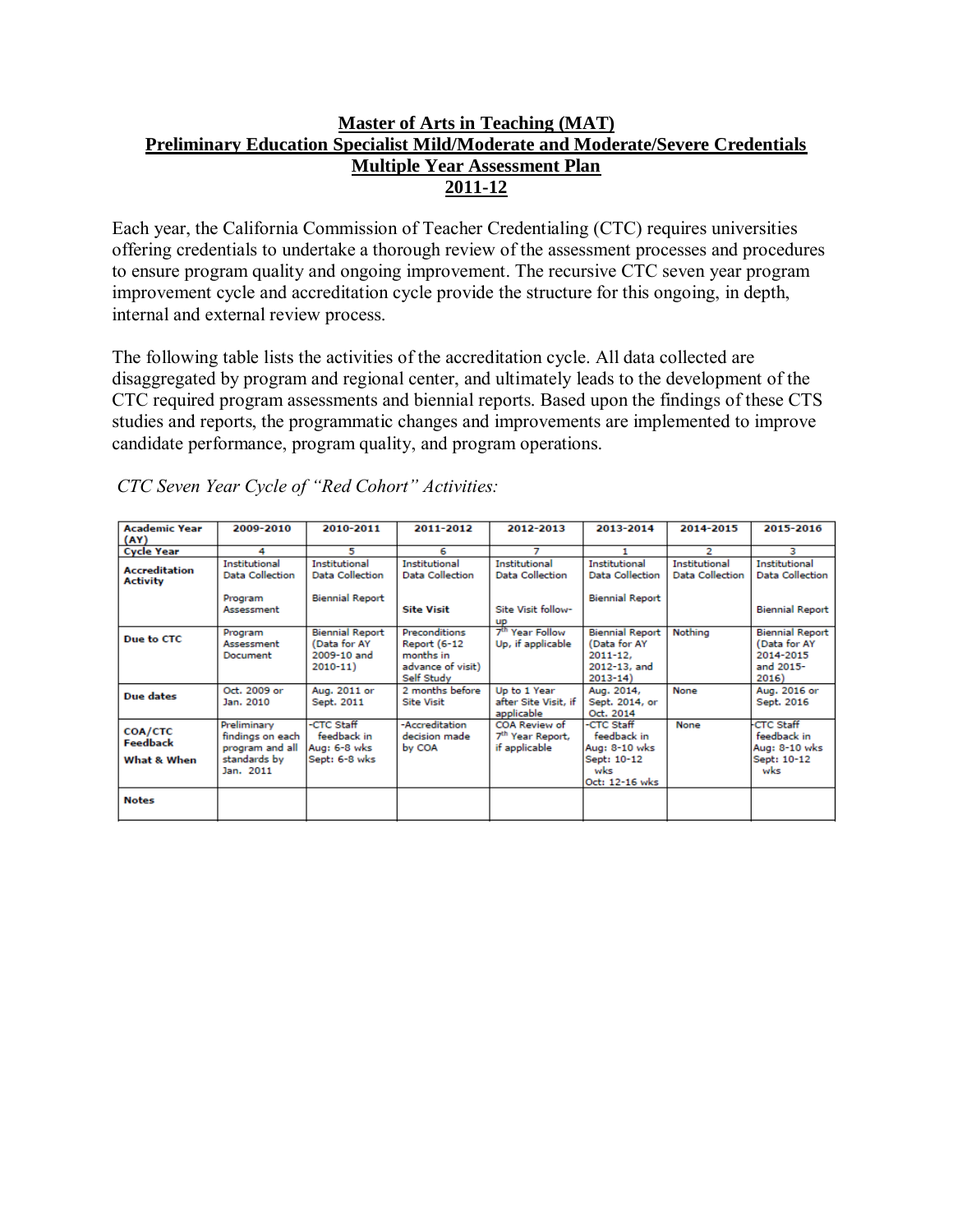### *CTC Accreditation Cycle*



#### **Methods of Assessment and Criteria for Success**

Currently, assessment data is collected through internal and external sources. Focus groups representing staff, faculty, clinical supervisors, and advisory councils have worked together to determine a set of balanced assessment measures. They are listed below. All candidates are expected to be at the "proficient level of performance with a score of "3" or above in each rubric criteria. The assessments are listed below.

#### *1.Coursework Assessments*

Using TaskStream as the primary data storage system, the program collects key assessments known as signature assignments to gauge candidates' progress throughout their course of study and ensure CTC program standards are met. Each signature assignment is evaluated using a supporting rubric. Annually (end of each academic year), collected data is disaggregated by regional center and analyzed with results informing areas for program improvement. Rubrics may be found in the appendix.

- **Signature Assignment:** In EDU 600, Foundations of Education, the signature assignment requires candidates to demonstrate an understanding of research-based learning theories by choosing a method of delivery for the lesson and presentation. The PLNU lesson plan format is used and includes both ELD and Content standards. The candidates demonstrate knowledge of research-based theories and principles of human learning and development through this assessment. A reflection at the end of the lesson describes how the theories affect learning and resonate with the candidates' beliefs.
- **Signature Assignment:** In EDU 610, Methods of Teaching Reading and Writing , candidates complete a Literacy Case Study on a student from their fieldwork experience. Candidates prepare their case study using the teaching and learning cycle: plan, teach reflect, and apply to communicate next steps for this student.
- **Signature Assignment:** In EDU 650, Assessment Procedures and Services for Students with Disabilities, candidates complete a Positive Behavior Support Plan for a student with behavior challenges by reviewing a case of a student who requires a functional